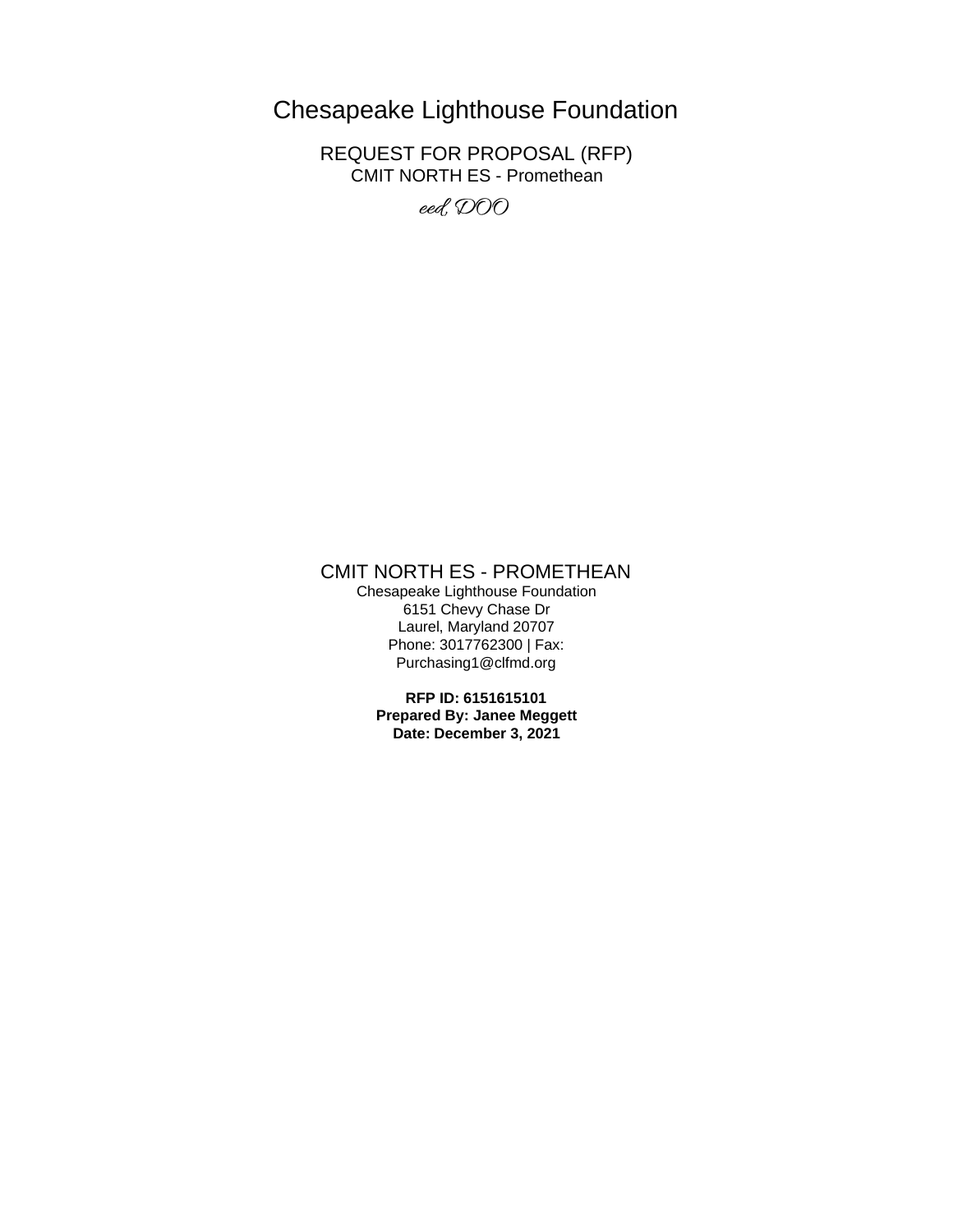## REQUEST FOR PROPOSAL CMIT NORTH ES - PROMETHEAN Laurel - Maryland

## **RFP ID:** 6151615101 **PROPOSAL SUBMISSION DEADLINE:** December 22, 2021, 4:00 PM, close of business **QUESTION SUBMISSION DEADLINE:** December 9, 2021

Questions may be submitted in written form to:

| <b>Contact Name:</b>     | Eric Derin                                       |
|--------------------------|--------------------------------------------------|
| <b>Contact Address:</b>  | 6151 Chevy Chase Drive<br>Laurel, Maryland 20707 |
| <b>Telephone Number:</b> | 3017762300                                       |
| <b>Email Address:</b>    | Ederin@clfmd.org                                 |

## **INTRODUCTION**

Chesapeake Lighthouse Foundation invites and welcomes proposals for their CMIT NORTH ES - Promethean project. Based on your previous work experience, your firm has been selected to receive this RFP and is invited to submit a proposal. Please take the time to carefully read and become familiar with the proposal requirements. All proposals submitted for consideration must be received by the time specified above under the "PROPOSAL SUBMISSION DEADLINE."

*BIDDERS SHOULD NOTE THAT ANY AND ALL WORK INTENDED TO BE SUBCONTRACTED AS PART OF THE BID SUBMITTAL MUST BE ACCOMPANIED BY BACKGROUND MATERIALS AND REFERENCES FOR PROPOSED SUBCONTRACTOR(S) – NO EXCEPTIONS.*

## **PROJECT AND LOCATION**

The project associated with this RFP is or shall be located at 6151 Chevy Chase Dr, Laurel, Maryland 20707.

## **PROJECT MANAGER CONTACT INFORMATION**

The following individual(s) are the assigned contacts for the following:

For questions or information regarding All Aspects, contact:

| Name:         | <b>Fric Derin</b>      |
|---------------|------------------------|
| Title:        | Director Of Operations |
| <b>Phone:</b> | 3017762300             |
| Fax:          |                        |
| Email:        | Ederin@clfmd.org       |

For questions or information regarding , contact:

| Name:  | Matt Sahin              |
|--------|-------------------------|
| Title: | <b>IT Technician</b>    |
| Phone: | 240-767-4820            |
| Fax:   |                         |
| Email: | Matt@cmitelementary.org |
|        |                         |

## **PROJECT OBJECTIVE**

The objective and ultimate goal for this project is the objective and ultimate goal for this project are students will be able to utilize devices that will give access to the school's curriculum whenever they need to. additionally, access to software used to mitigate gaps in learning will address academic loss and decrease the academic impact of the pandemic..

## **PROJECT SCOPE AND SPECIFICATIONS**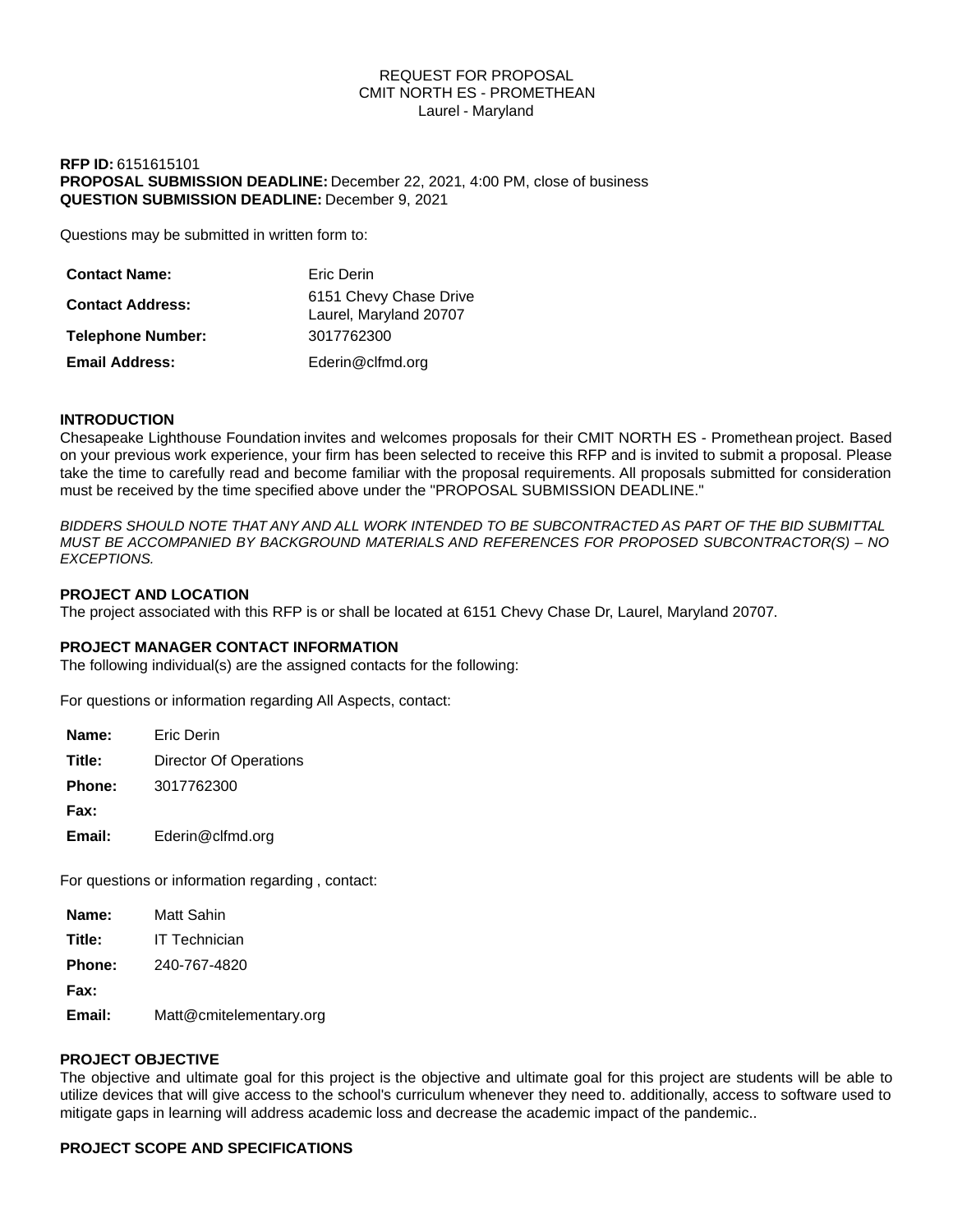The Project Scope and Specification are:

ActivPanel Titanium 70" - 4 x Pen, Vesa Mount, WIFI Module & cable pack included (Quantity x10)

AcitvPanel Fixed Mobile Stand (Quantity x1)

ActivPanel Titanium Medium Warranty & On Site Support 5 Yr (Quantity x1)

Inbound Freight For Your Product (Quantity x1)

5-Year Extended Onsite Warranty and Shipping Included (Quantity x1)

## **SCHEDULED TIMELINE**

The following timeline has been established to ensure that our project objective is achieved; however, the following project timeline shall be subject to change when deemed necessary by management.

## **MILESTONE DATE**

Start of Project: December 3, 2021

# **PROPOSAL BIDDING REQUIREMENTS**

## **PROJECT PROPOSAL EXPECTATIONS**

Chesapeake Lighthouse Foundation shall award the contract to the proposal that best accommodates the various project requirements. Chesapeake Lighthouse Foundation reserves the right to: (i) award any contract prior to the proposal deadline or prior to the receipt of all proposals, (ii) award the contract to more than one Bidder, and (iii) refuse any proposal or contract.

## **DEADLINE TO SUBMIT PROPOSAL**

All proposals must be received by Chesapeake Lighthouse Foundation no later than 4:00 PM, close of business on December 22, 2021 for consideration in the project proposal selection process.

## **PROPOSAL SELECTION CRITERIA**

Only those proposals received by the stated deadline will be considered. All proposals, submitted by the deadline, will be reviewed and evaluated based upon information provided in the submitted proposal. In addition, consideration will be given to cost and performance projections. Furthermore, the following criteria will be given considerable weight in the proposal selection process:

- 1. Proposals received by the stipulated deadline must be in the correct format.
- 2. Bidder's alleged performance effectiveness of their proposal's solution.
- 3. Bidder's performance history and alleged ability to timely deliver proposed services.
- 4. Bidder's ability to provide and deliver qualified personnel having the knowledge and skills required to effectively and efficiently execute proposed services.
- 5. Overall cost effectiveness of the proposal.

Chesapeake Lighthouse Foundation reserves the right to cancel, suspend, and/or discontinue any proposal at any time, without obligation or notice to the proposing bidder.

## **PROPOSAL SUBMISSION FORMAT**

The following is a list of information that the Bidder should include in their proposal submission:

## **Summary of Bidder Background**

- 1. Bidder's Name(s)
- 2. Bidder's Address
- 3. Bidder's Contact Information (and preferred method of communication)
- 4. Legal Formation of Bidder (e.g. sole proprietor, partnership, corporation)
- 5. Date Bidder's Company was Formed
- 6. Description of Bidder's company in terms of size, range and types of services offered and clientele.
- 7. Bidder's principal officers (e.g. President, Chairman, Vice President(s), Secretary, Chief Operating Officer, Chief Financial Officer, General Managers) and length of time each officer has performed in his/her field of expertise.
- 8. Bidder's Federal Employee Identification Number (FEIN)